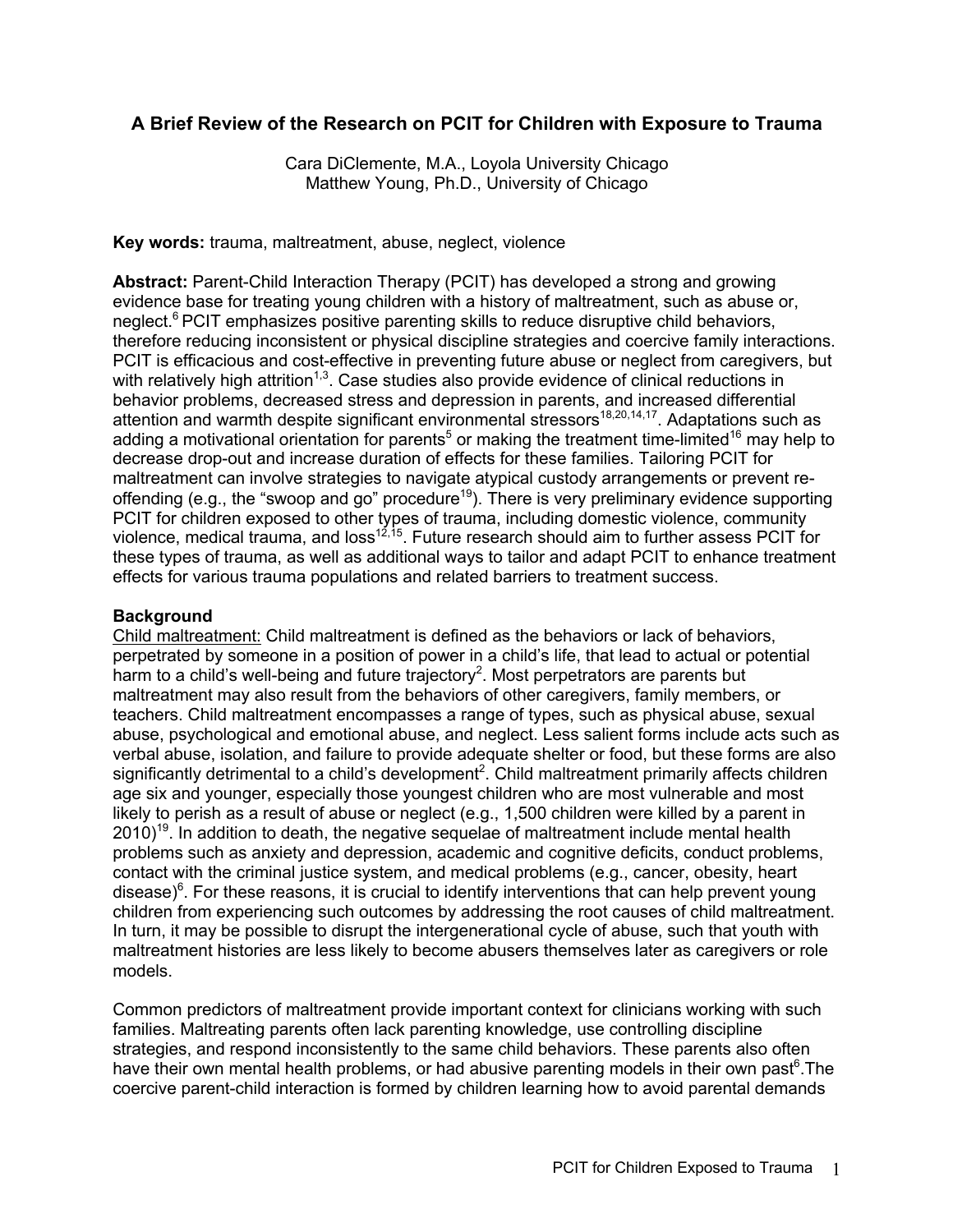through disruptive behavior, causing parents to respond more harshly to receive immediate short-term compliance, and over time parenting becomes overly critical and negative $11$ .

In general, training caregivers in parenting and anger management skills is a productive way to reduce abusive caregiving behaviors, but not all parent training interventions are created equally or deemed effective<sup>3</sup>. Parent-Child Interaction Therapy (PCIT) has been investigated as one particularly promising intervention for child maltreatment since the 1990s, and its evidence base has grown significantly over the past three decades. PCIT emphasizes positive parenting skills to reduce disruptive behaviors across numerous populations and presentations of children, with the overarching goal of capitalizing on the powerful parent-child dynamic in order to promote attachment and prosocial learning. This treatment serves to change parenting responses and foster strong caregiver-child relationships by helping parents reinforce positive behaviors and reduce negative behaviors through live coaching techniques. First, the parent or caregiver is coached in nondirective play techniques to focus on bonding and differential attention, and then they learn commands and consequences that are most likely to result in child compliance. In the context of child maltreatment, PCIT has the potential to reduce coercive family interactions that exacerbate externalizing problems by reducing negative parenting behaviors and increasing positive behavior management skills, with some tailoring and adaptations needed to match the family's needs and address treatment barriers specific to traumatized youth<sup>7</sup>.

In contrast to other programs, PCIT targets the source of maltreatment by increasing the number of positive interactions caregivers have with their child, directly altering inconsistent or physical discipline strategies, highlighting appropriate developmental expectations, and promoting parental self-reflection<sup>17</sup>. In this way, therapeutic focus is on improving caregiver behaviors, therefore children need not meet the clinical threshold for behavior problems that is typical in PCIT enrollment<sup>1</sup>. This shift towards the parent as the recipient has required several novel assessments of PCIT's success for parent outcomes, begging the question of how implementation should also shift for this population.

The available literature reviews of quantitative findings reveal a range in recidivism rates from 17% to 47% after PCIT, as measured by caregiver abuse reports to child welfare, representing significant variability in how well this intervention prevents recurrence of maltreatment. As for child abuse risk, some randomized controlled trials have shown improvements in parental expectations and parenting stress, but stress unrelated to the parent-child dynamic is less likely to decrease. As expected, positive parenting behaviors (e.g., specific praise, sensitivity to child's needs) increase and negative parenting behaviors (e.g., sarcasm) decrease with PCIT, but with inconsistent statistical significance across studies. Lastly, clinically significant child behavior problems are often present in studies with maltreating caregivers, suggesting that PCIT should target both parent and child functioning. Parent perceptions of behavior problems may be more relevant to assess than teachers, as they tend to perceive these issues as more severe<sup>1</sup>.

While quantitative findings are somewhat tentative, case studies on PCIT for maltreatment cases provide qualitative evidence of clinical reductions in behavior problems, decreased stress and depression in parents, and increased differential attention and warmth despite significant environmental stressors<sup>18,20,14,16,8</sup>. These treatment gains can last up to 16 months and are not limited to a specific disorder or abuse exposure. Typical caregivers in these studies consist of biological parents, grandparents, or foster parents, and typical child presentations include Oppositional Defiant Disorder, Attention-Deficit/Hyperactivity Disorder, Reactive Attachment Disorder, and fetal alcohol effects<sup>6</sup>.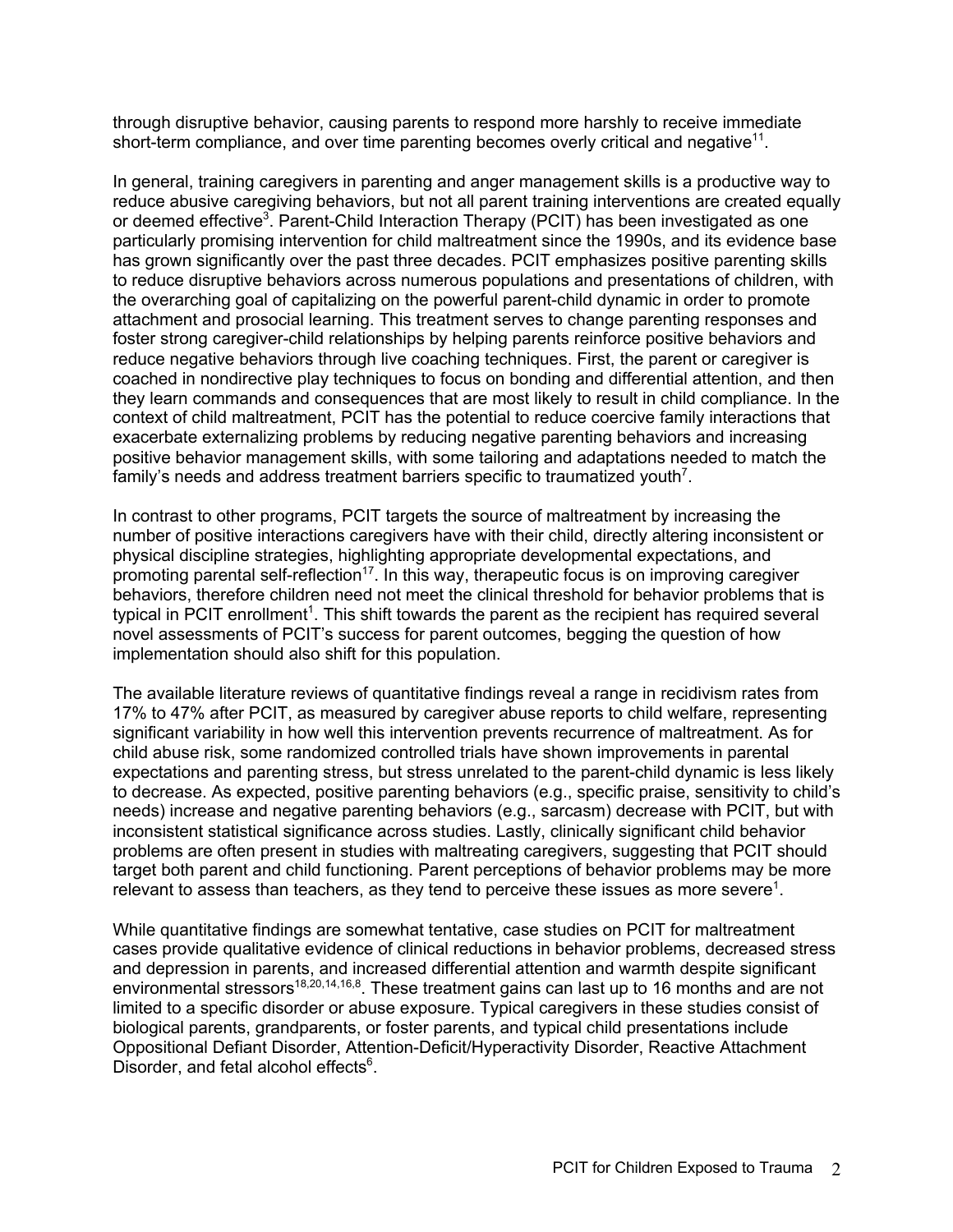Other types of trauma: Trauma is not limited to child maltreatment, but can also include more indirect experiences of witnessing or hearing about violence or death, experiencing a natural disaster, or undergoing intense medical procedures. PCIT is endorsed by the National Child Traumatic Stress Network as an effective treatment for behavioral problems related to trauma in young children, yet preliminary research beyond maltreatment is sparse. Within a study of nine non-perpetrating caregivers at an urban domestic violence shelter, PCIT led to reduced behavior severity in children as well as improved consistency in discipline, perceptions of control, mental health symptoms, and treatment satisfaction in parents<sup>12</sup>. In another study of community implementation of PCIT across many trauma types for 53 families, researchers found significant improvements in child behavior, trauma symptoms, and dissociative characteristics, as well as caregiver stress<sup>15</sup>. The Child-Adult Relationship Enhancement (CARE) prevention program was developed in order to increase dissemination of basic PCIT skills training to any adult that interacts with a young child, such as the bus driver or a receptionist, but this program is still in the evaluation phase<sup>10</sup>. These findings are promising thus far, but are not yet replicated or well-understood.

### **Problem Statement**

High attrition: There is some evidence suggesting PCIT is efficacious and cost-effective in preventing future abuse or neglect from caregivers, but this is limited by high attrition<sup>1,3</sup>. Many parents mandated to complete treatment have experienced limited success with previous treatments, which can lead to decreased hope and motivation to change their behavior<sup>1</sup>. Parents who are mandated to attend treatment may demonstrate lower commitment to actively engage in treatment relative to treatment-seeking parents. It is also difficult to have parents implement skills daily when their child is removed from their custody, visits are supervised, or when the family does not have the financial resources to attend treatment consistently.

Limitations to current research: There are also several concerns regarding how effective PCIT may truly be for child maltreatment cases based on the current state of the evidence. Given the focus of PCIT on attentional and emotional cues from the child, neglectful caregivers are by nature less likely to benefit from treatment. Additionally, certain risk factors such as low maternal sensitivity and general parent stress do not consistently improve with PCIT across trials. This suggests improved attachment may not be sustained over time and higher-risk families may not always see positive treatment effects. Research design limitations such as attrition, sampling bias, lack of comparison groups, and flawed outcome assessment limit the generalizability and explanatory power of current findings. For example, it is unclear whether behavior problems in maltreated children objectively decrease after PCIT, or whether this is simply a change in parents' perceptions of behaviors. Similarly, re-referral to child welfare depends on police or child welfare reports, likely making this measure of recidivism both underreported and biased toward more severe cases<sup>1</sup>. Lastly, there is simply not enough evidentiary support to confidently recommend PCIT for traumatic experiences separate from maltreatment.

# **Solutions**

Tailoring treatment: Therapists can identify valuable targets for coaching and caregiver feedback at the beginning of treatment by carefully assessing current discipline practices, abuse potential and other risk factors, parent functioning, and child trauma symptoms. Such tailoring may include explicit praising of "brave" behaviors for anxiety during special time, or providing psychoeducation geared towards caregiver misconceptions about child capabilities. Assessment of ongoing family stressors can provide poignant context for changes in treatment progress, such as sudden regression in CDI skills. There is also a push for more examination of process variables (e.g., expectations and readiness for treatment, congruence of treatment with parenting beliefs, demands of treatment, and therapeutic alliance) that likely impact treatment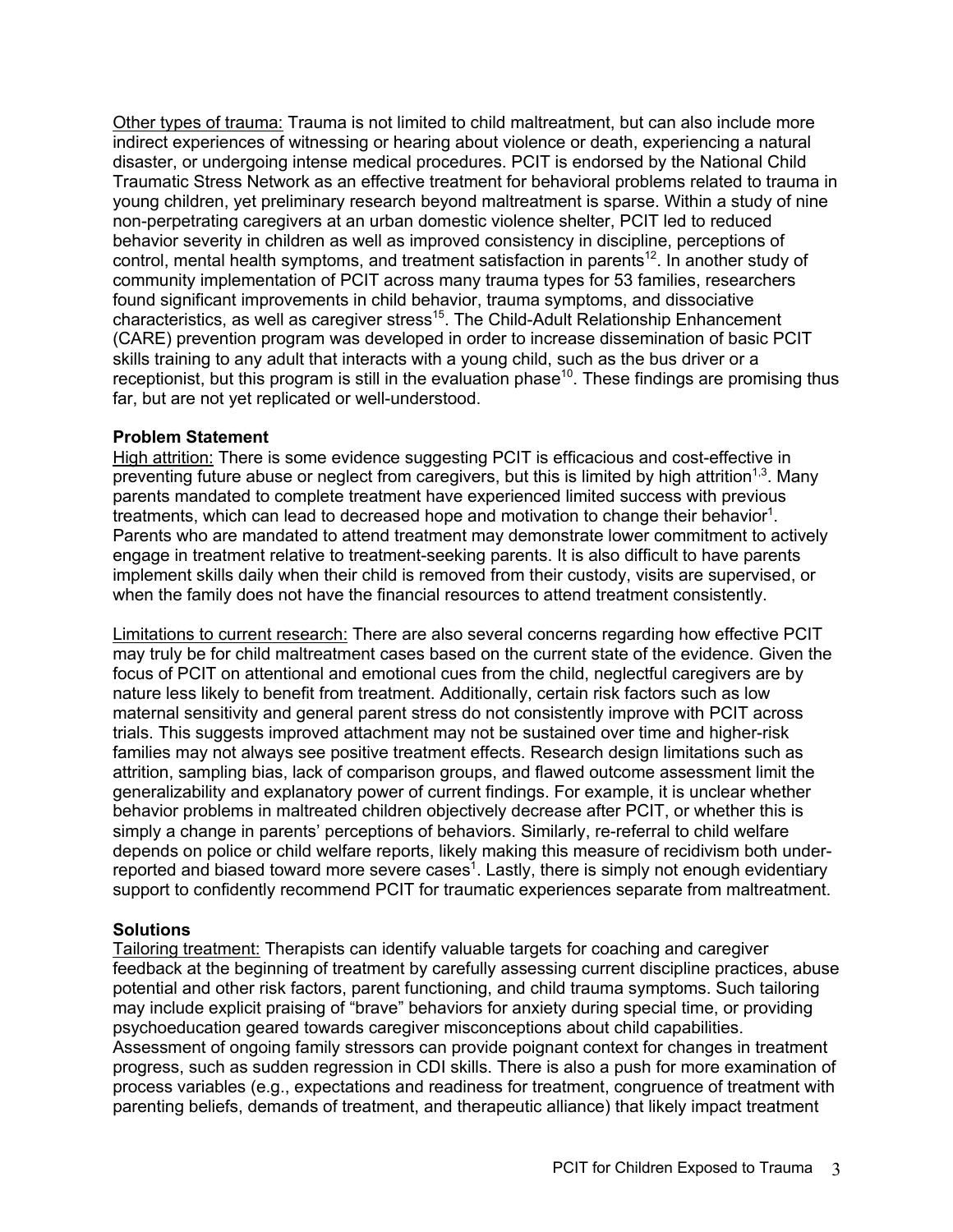success so that these factors can be addressed in advance or during treatment in order to tailor treatment to fit the family. Outcome measurement is important for demonstrating whether an intervention has worked across numerous domains and can be tailored to fit trauma populations. For maltreatment cases, such outcomes may involve comparing objective assessments of behavior problems with parent-perceived behavior ratings, using careful definitions of recidivism and the context for measuring re-referrals, and measuring change in attachment over time $6,1$ .

Clinicians will also likely require helpful strategies to navigate atypical custody arrangements or prevent re-offending. Families in the child welfare systems will be most successful when the intervention is timed well with the child's return to their biological parents<sup>1</sup>, since involving the true primary caregivers is always crucial in a parent training intervention<sup>6</sup>. These families may also benefit from limiting of the demands of participating in multiple types of interventions simultaneously, or performing PCIT in the home if feasible<sup>3,9</sup>. The "swoop and go" procedure (or removal of privileges for older youth) can be used in place of the time-out room to reduce the potential for child abuse during high pressure discipline situations<sup>19</sup>. In this way, the caregiver must only remove themselves from the room without physical contact with the child. Addressing these and other unique barriers to treatment success will promote sustainable disruption of coercive family processes.

Adaptations: Many adaptations to PCIT content and structure are recommended to maximize effects for maltreating caregivers and encourage consistent attendance and graduation from treatment, while still maintaining treatment fidelity as much as possible. For instance, making the treatment time-limited may help to decrease drop-out and increase longevity of effects for these families with maltreatment histories. Some researchers have found that while previous studies have included up to 53 sessions, this adaptation does not increase efficacy and is likely to foster attrition<sup>17</sup>. Instead, the traditional 12-14 session model is more likely to be feasible and efficacious for high-risk populations with fewer resources. For foster parents without significant psychological distress (e.g., depression), a two-day workshop has demonstrated success in maintaining treatment effects, indicating that even very short PCIT dosage adaptations can work for those with fewer complicating factors.

Adding a motivational orientation for parents with the lowest levels of initial motivation has been shown to decrease recidivism rates $^{3,4,5}$ . These six sessions incorporated motivational interviewing techniques such as decisional balance and self-efficacy exercises to isolate parenting goals, which is especially important for families mandated to participate in PCIT. Interestingly, *enhancing* PCIT to offer several additional services for the family (e.g., employment services, drug treatment) has been shown to be less effective than traditional PCIT. This may suggest that families experience difficulty managing the demands of multiple interventions, or the provision of several simultaneous services reduces the essential focus on parenting skills<sup>3</sup>. In sum, motivational interviewing sessions on their own may be a most powerful addition to traditional PCIT, even if they lengthen treatment. Clinicians should be cautious when adding this component for highly motivated families, as it may be unnecessary or counter-productive<sup>4</sup>.

PCIT has also been adapted for use with older children exposed to maltreatment up to 12 years of age. Given that parents are the primary target for behavior change, this adaptation involves very similar techniques regardless of abuse history. These techniques include reducing the frequency of PRIDE skills needed for CDI mastery, adapting PRIDE skills and Special Time activities to be genuine and developmentally appropriate, lengthening daily Special Time, using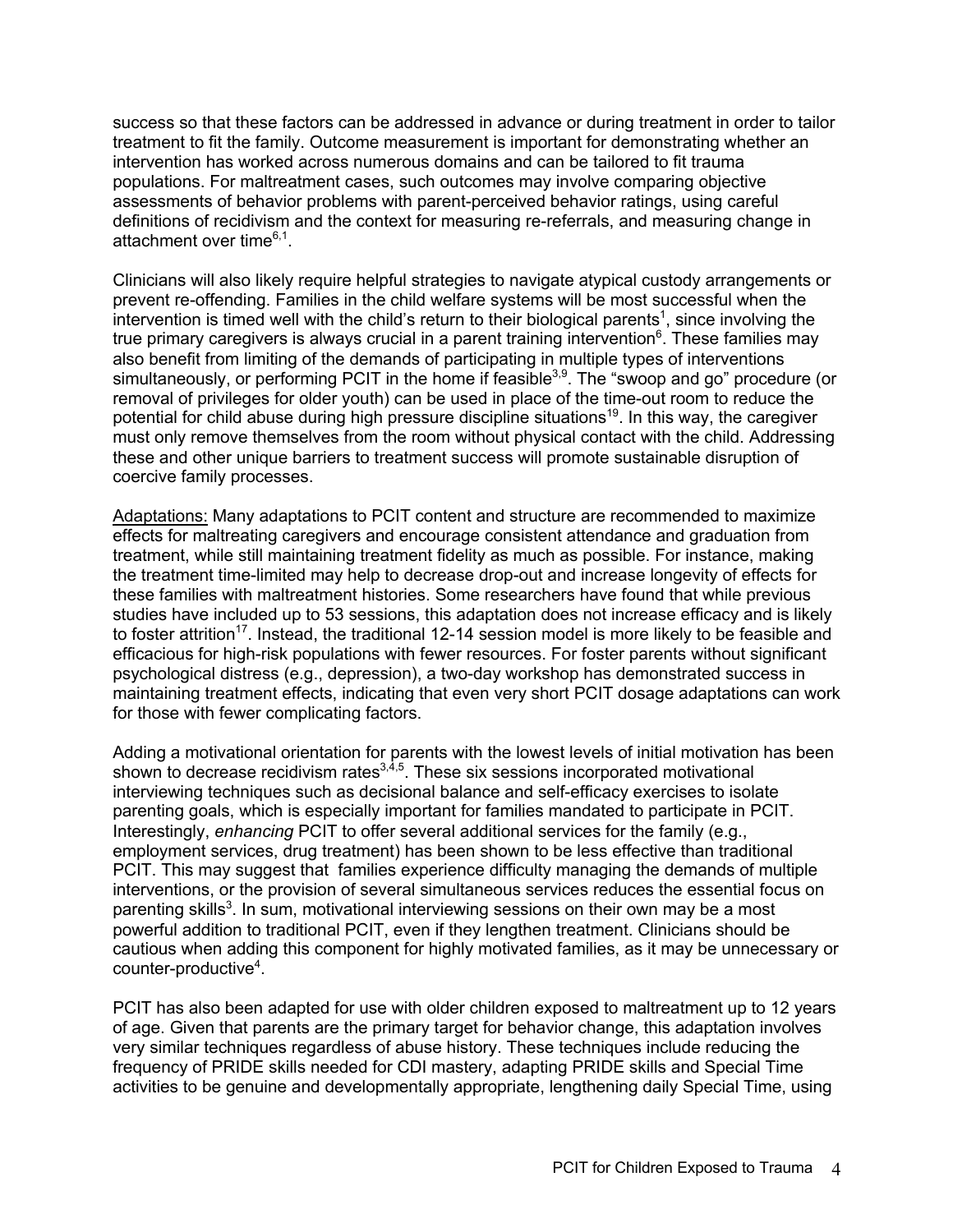removal of privileges or an incentive chart during PDI, and use of effective command training without the time-out procedure<sup>3,13</sup>.

In addition to tailoring discussions to meet the concerns that coincide with maltreatment, caregivers may require actual adaptations to treatment through the addition of modules for psychoeducation on child maltreatment and normative child development. For example, parents may receive a specific information session on the progression of emotion regulation abilities, or the impact that sexual abuse has on a child's functioning<sup>8</sup>. Additionally, caregiver perpetrators can receive explicit instruction in emotion identification, relaxation strategies, and selfmonitoring in order to enhance their own emotion regulation skills, making it easier for therapists to help them through challenging behavioral situations during coaching<sup>6</sup>.

### **Conclusions and Recommendations**

The existing literature offers preliminary evidence for the efficacy of PCIT for treating children exposed to trauma, but the vast majority of these studies focus on disrupting coercive family interactions to reduce future child maltreatment by caregivers. For these cases, improving parenting skills is more important than reducing externalizing behaviors, therefore youth may not present with clinical behavior problems. There is significant variability in the success of PCIT for decreasing recidivism, which is reflective of high attrition rates in maltreating populations and flawed research designs that limit the number of strong recommendations that can be made. There is very little evidence regarding how PCIT plays a role in ameliorating the negative sequelae of other types of traumatic experiences, but there is some data to support positive outcomes, particularly for children exposed to domestic violence.

Based on current available research, we encourage PCIT practitioners to maintain the core features of PCIT, including observation and coding of the parent-child dyad and coaching the parent towards more positive parenting behaviors. At the same time, we encourage clinicians to consider ways in which the typical delivery of PCIT could be adjusted to best serve this population, including minimizing treatment burden for families and employing flexible service delivery models. This is especially important for perpetrating caregivers, who may be less motivated to participate.

Clinicians can draw upon several strategies to tailor or adapt service delivery to meet families' needs, such as making treatment time-limited or home-based, adding motivational or psychoeducational components when necessary, and choosing PCIT techniques that minimize re-offending by caregivers.

Future research should aim to compare the efficacy of PCIT for different types of trauma exposure (direct and indirect), both with and without clinical behavior problems in the child. Even more specifically, trauma research studies should aim to gather multiple collateral reports, compare PCIT dosage levels (i.e., duration and intensity) using RCT methodology, actively monitor recidivism to assess maintenance of treatment gains, examine attachment quality and location of services as potential predictors of success, and compare treatment outcome for substantiated vs. at-risk maltreating families. Finally, more thorough investigation of individual family risk factors, process variables, and appropriate outcome measures for this population will provide clinicians with direct targets for tailoring and adapting treatment, so that incremental validity can be established.